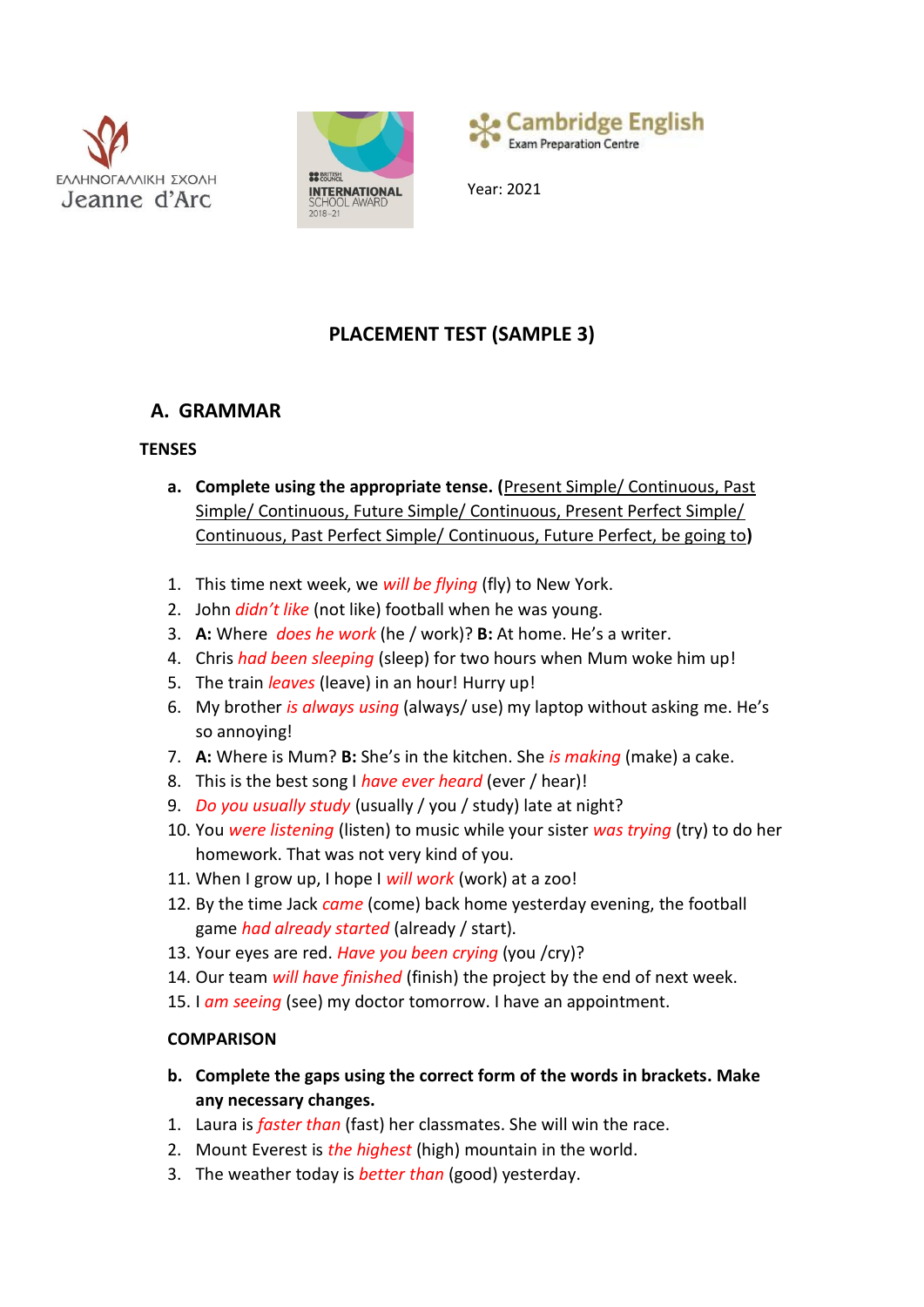- 4. Suzie didn't buy the blue dress because it was *more expensive than* (expensive) the red one.
- 5. Tina isn't *as talented as* (talented) she thinks she is!
- 6. We need to work *more carefully* (carefully) because last time we made many mistakes.

## **CONDITIONALS**

- **c. Complete the sentences using the verb in brackets in the correct form.**
- 1. If you mix red and white, you *get* (get) pink.
- 2. If I were you, I *wouldn't buy* (not buy) that T-shirt.
- 3. Sue won't go to work if she *is* (be) sick tomorrow.
- 4. If you *heard* (hear) a strange noise coming out of the attic, would you go and check if everything is ok?
- 5. Peter would have forgotten Mina's birthday if I *hadn't reminded* (not remind) him what day was yesterday.
- 6. You won't go to the concert unless you *do* (do) your homework first.
- 7. If Becky had known the truth, she *wouldn't have punished* (not punish) you.
- 8. I would live on a desert island if I *had* (have) the chance.

## **WISHES**

- **d. Read the following situations. For each one complete the sentence in an appropriate way.**
- 1. Amy forgot her wallet at home yesterday. Amy wishes *she hadn't forgotten* her wallet at home yesterday.
- 2. I want to go on vacation. Too bad I can't. I wish *I could go* on vacation.
- 3. Bob's brother is biting his nails all the time. Bob thinks that this is annoying. Bob wishes *his brother would stop* biting his nails.
- 4. Tom doesn't know how to ride a bike. Tom wishes *he knew* how to ride a bike.
- 5. You are not here and I'm so sad. I wish *you were* here now.

# **PASSIVE**

- **e. Rewrite the sentences. Use Passive Voice.**
- 1. They make these computers in the USA. *These computers are made in the USA.*
- 2. Picasso painted Guernica. *Guernica was painted by Picasso.*
- 3. The judges are announcing the results of the competition.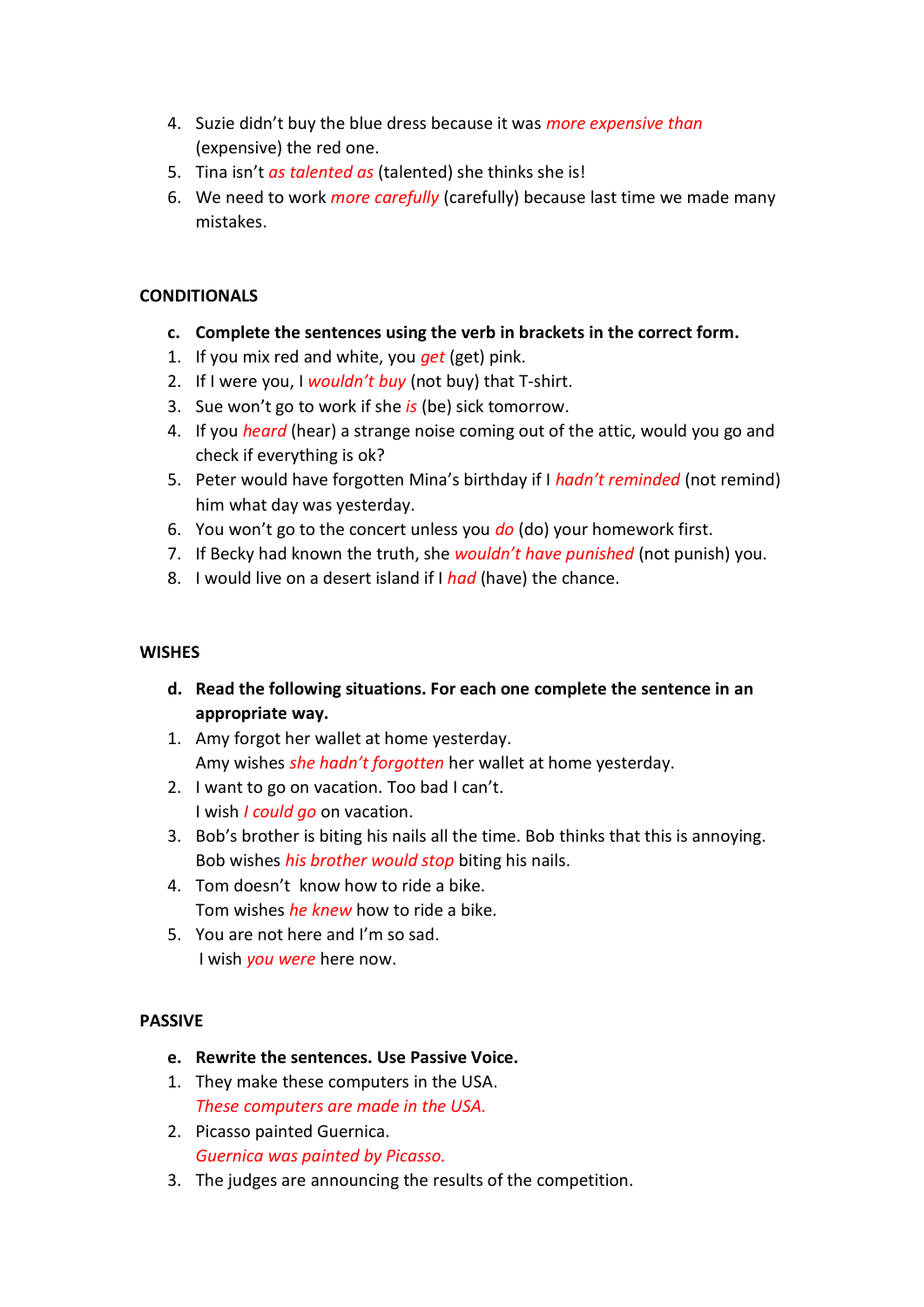*The results of the competition are being announced (by the judges).*

- 4. She has asked me to help her. *I have been asked to help her.*
- 5. Will they sing a song at the contest? *Will a song be sung at the contest?*

### **REPORTED SPEECH**

- **f. Rewrite what they said. Use the reported speech. Make any necessary changes.**
- 1. "Get out of my room!" Stella said to her brother. Stella *ordered / told her brother to get out of her room*.
- 2. "We finished the project yesterday", they said to their teacher. They *told their teacher that they had finished the project the previous day / the day before.*
- 3. "Where is the Post Office?" the tourist asked the old lady. The tourist *asked the old lady where the Post Office was.*
- 4. "Do you know any good restaurants in town?" Josh asked Phil. Josh *asked Phil if / whether he knew any good restaurants in town.*
- 5. "I'll fix the problem tomorrow", Dad said. Dad *said / promised that he would fix the problem the following / next day. OR*

*Dad promised to fix the problem the following / next day.*

#### **RELATIVE PRONOUNS**

- **g. Join the sentences. Use a relative pronoun. Make any necessary changes. Put commas if needed. Put the relative pronoun in a parenthesis if it can be omitted.**
- 1. That is the man. He was at your party. *That is the man who was at your party.*
- 2. Shakira is a world-famous singer. Her songs are really popular. *Shakira is a world-famous singer whose songs are really popular.*
- 3. You were born on April  $2^{nd}$ . It was raining then. *You were born on April 2nd , when it was raining.*
- h. **Complete the sentences with who, which, that, what, where. Use all words at least once.**
	- 1. My brother, *who* works in a library, has read many books.
	- 2. I don't like films *which / that* last too long.
	- 3. Sue has many hats, all of *which* are very strange.
	- 4. Is this the desk *where* you left your ID?
	- 5. I really don't know *what* you mean. Can you explain?
	- 6. This is the computer *which / that* I think is the best.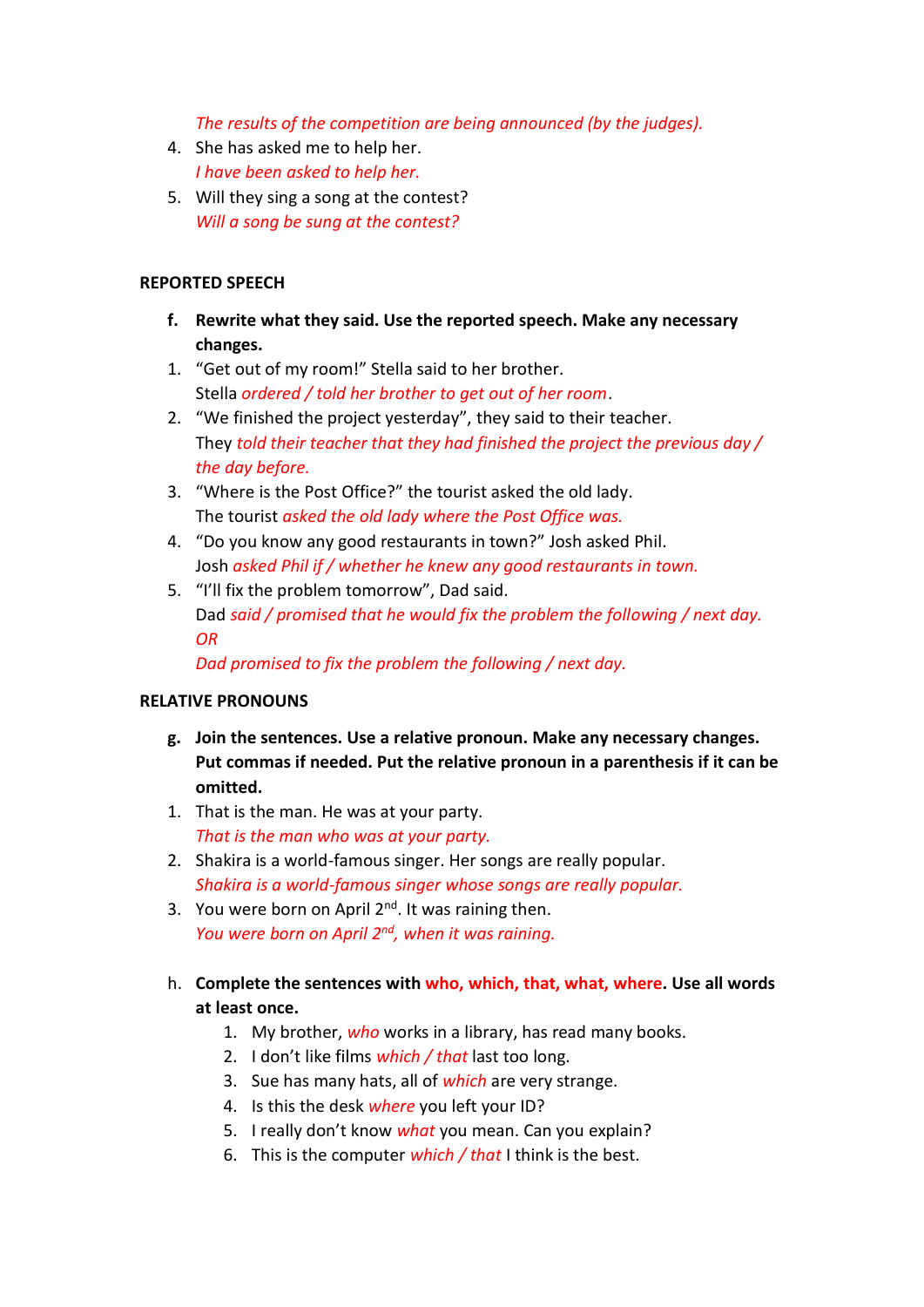#### **MODAL VERBS**

- **i. Choose the correct answer.**
- 1. I *couldn't / wouldn't / shouldn't* sleep last night. My neighbours had a party.
- 2. What do you think I *can <i>(should)* have to do? Buy a new phone or save my money?
- 3. Shop assistant: Good morning madam! How *may / should / must* I help you?
- 4. When I was younger I *can Could / would* sing very well.
- 5. A: Are you going to France this summer? B: We could *(might)* will. We haven't decided yet.
- **j. Complete the sentences with a suitable modal or semi modal and the verb in brackets.**
- 1. You *needn't go/ don't have to go / don't need to go* (go) to school tomorrow. It's a holiday.
- 2. The kitten was trapped under the lorry but my brother *was able to* to rescue it.
- 3. You *must not speak* (speak) during the test.
- 4. *Shall* we *go* (go) for a walk or do you have a better suggestion?
- 5. You *shouldn't have shouted* (shout) at him in front of all those people. It was very rude of you.

#### **k. Circle the right answer.**

| 1. I'll meet you  Monday then. Don't be late.                 |                                                            |       |                      |                   |                     |  |  |  |
|---------------------------------------------------------------|------------------------------------------------------------|-------|----------------------|-------------------|---------------------|--|--|--|
| a)                                                            | on                                                         | b. in |                      | c. at             |                     |  |  |  |
|                                                               | 2. He asked me  questions and then he left.<br>a. a little |       | a few                |                   | much                |  |  |  |
|                                                               |                                                            |       |                      | c.                |                     |  |  |  |
|                                                               | 3. The film started  so you've missed quite a lot.         |       |                      |                   |                     |  |  |  |
|                                                               | a. since half an hour                                      |       | (b) half an hour ago |                   | c. for half an hour |  |  |  |
| 4. Most but not all boys like  football.                      |                                                            |       |                      |                   |                     |  |  |  |
| a. a                                                          |                                                            |       | b. the               | $\mathsf{C}$ .    |                     |  |  |  |
|                                                               | 5. My friend bought a  car.                                |       |                      |                   |                     |  |  |  |
|                                                               | a. red, fast, sports                                       |       | b. sports, red, fast | $\left( c\right)$ | fast, red, sports   |  |  |  |
| 6. I don't remember  the back door. I'm going back to check.  |                                                            |       |                      |                   |                     |  |  |  |
| (a)                                                           | locking                                                    |       | b. to lock           |                   | c. lock             |  |  |  |
| 7. I'd rather  tonight. I'm too tired.                        |                                                            |       |                      |                   |                     |  |  |  |
|                                                               | a. not going                                               | .bJ   | not go               |                   | c. don't go         |  |  |  |
| 8. Cathy  her hair cut really short. I think she looks great! |                                                            |       |                      |                   |                     |  |  |  |
| a.,                                                           | had                                                        |       | b. did               | C.                | make                |  |  |  |